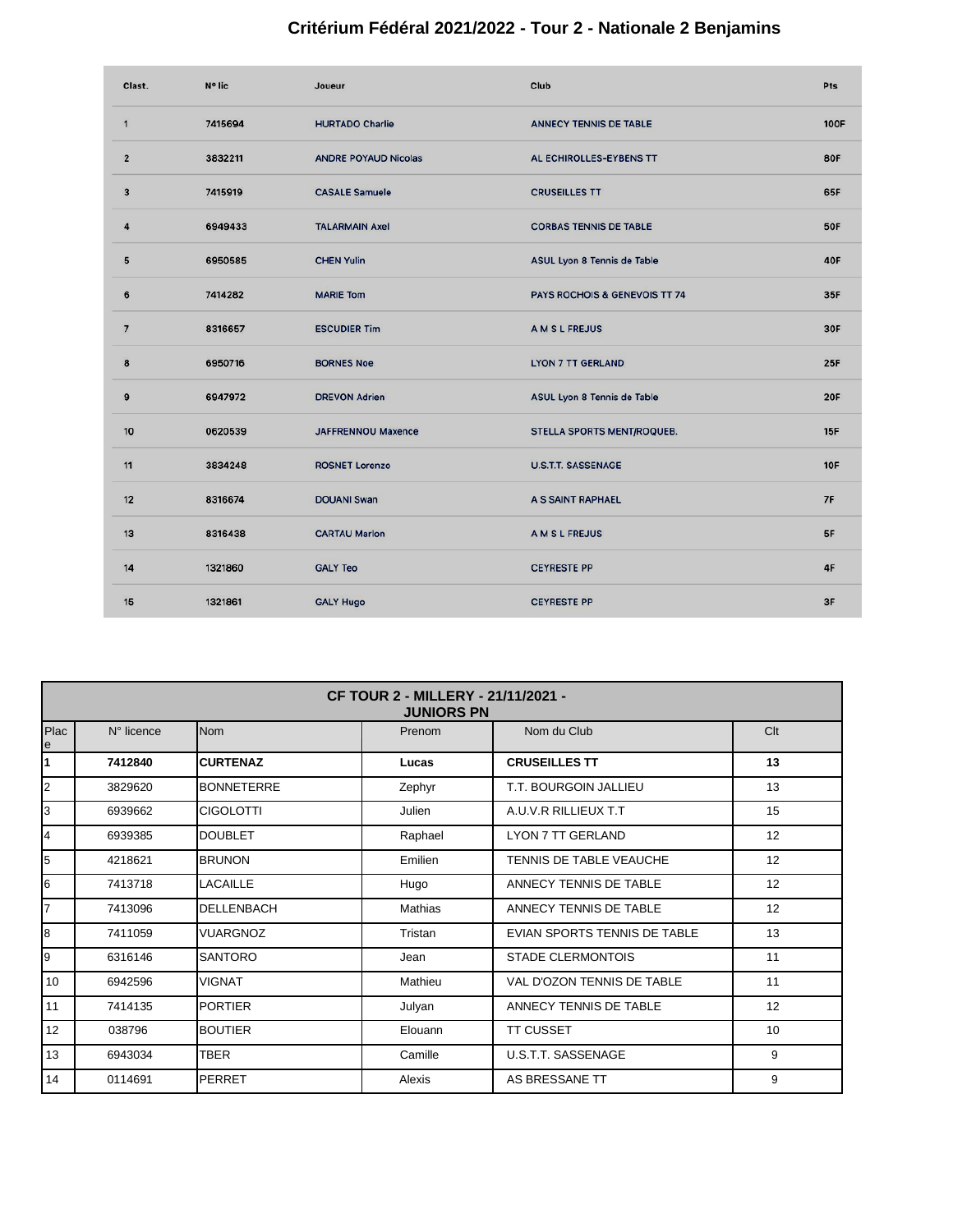## **Critérium Fédéral 2021/2022 - Tour 2 - Interdépartementale féminines**

| Clast.         | N° lic  | Joueur                   | Club                                 | <b>Pts</b>      |
|----------------|---------|--------------------------|--------------------------------------|-----------------|
| 1              | 7415902 | <b>BALANCHE Aude</b>     | <b>CRUSEILLES TT</b>                 | <b>100E</b>     |
| $\overline{2}$ | 745928  | <b>VANDINI Evelyne</b>   | <b>TTC RUMILLY</b>                   | 100D            |
| 3              | 3832862 | <b>COMPAIN Emeline</b>   | <b>U.S.T.T. SASSENAGE</b>            | <b>75E</b>      |
| 4              | 3814765 | <b>COURAULT Lucie</b>    | Tennis de Table VILLEFONTAINE        | 75D             |
| 5              | 3823130 | QUEYREL Gwenaëlle        | <b>AS FONTAINE</b>                   | <b>50D</b>      |
| 6              | 3833754 | <b>FOUQUEAU Ottilie</b>  | <b>TT LA TRONCHE MEYLAN GRENOBLE</b> | <b>100G</b>     |
| $\overline{7}$ | 3825728 | <b>GENGLER Eva</b>       | CHIMILIN ABRETS PONT TT CAPTT        | 30 <sub>D</sub> |
| 8              | 739326  | <b>GUIGUETTAZ Sophie</b> | <b>ENTENTE AIX GRESY TT</b>          | <b>15D</b>      |
| 9              | 3832629 | VIZZUTTI Kathleen        | <b>VARCES VIF Tennis de table</b>    | <b>50E</b>      |
| 10             | 3834384 | DE JONG-ROPERS Inès      | TT LA TRONCHE MEYLAN GRENOBLE        | <b>75G</b>      |
| 11             | 3826659 | <b>GALERA Marine</b>     | <b>GRESIVAUDAN BELLEDONNE TT</b>     | 30E             |
| 12             | 3835219 | <b>HAUTE Erin</b>        | T.T. BOURGOIN JALLIEU                | <b>50G</b>      |
| 13             | 3832320 | <b>COMBEPINE Romane</b>  | <b>T.T. BOURGOIN JALLIEU</b>         | 30G             |
| 14             | 3836019 | <b>AZZOPARDI Louane</b>  | <b>ASPTT GRENOBLE T T</b>            | <b>15G</b>      |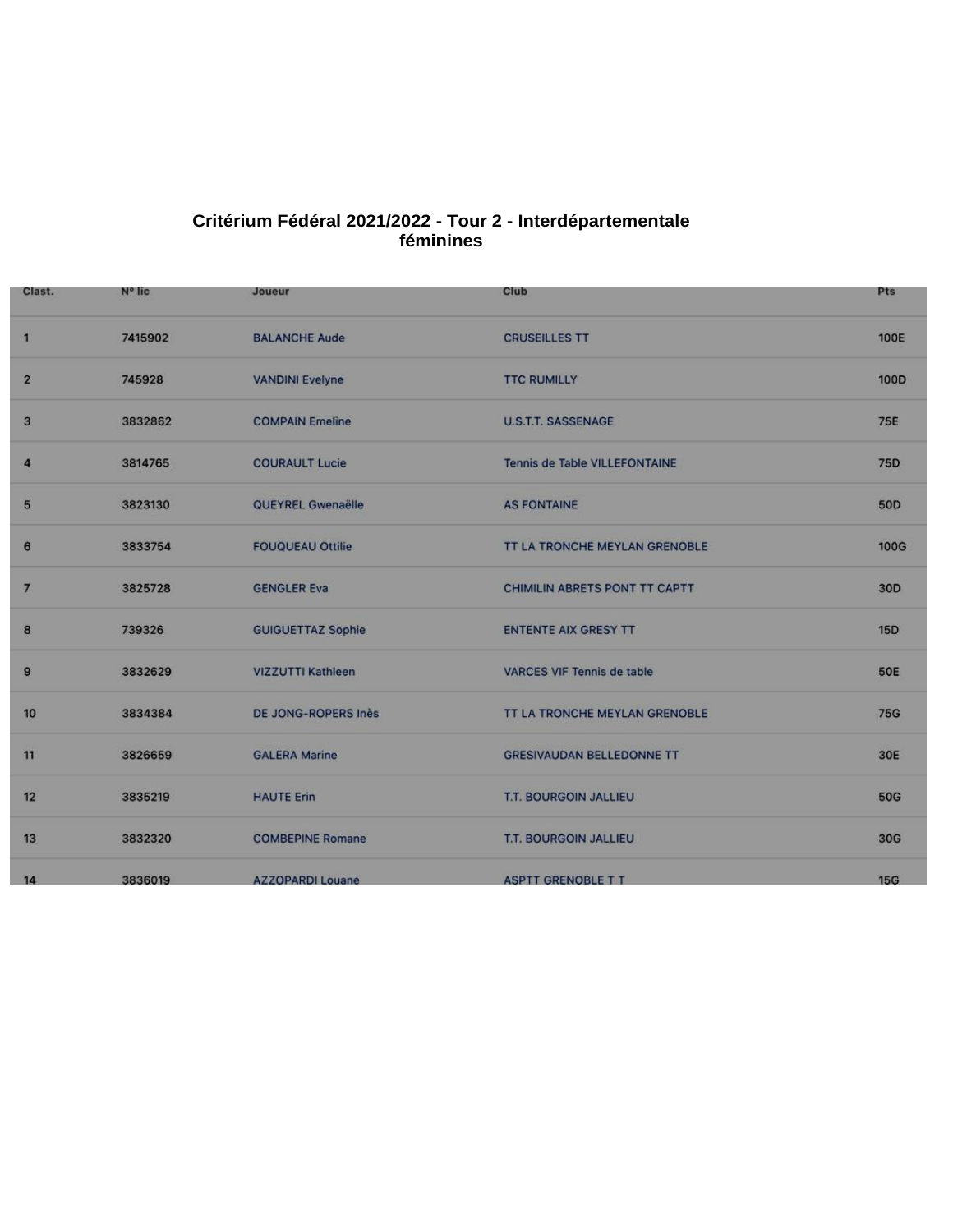|                         | CF TOUR 2 - POISY - 20/11/2021 - SENIORS D1 |                           |                 |                                        |     |  |
|-------------------------|---------------------------------------------|---------------------------|-----------------|----------------------------------------|-----|--|
| Place                   | N° licence                                  | <b>Nom</b>                | Prenom          | Nom du Club                            | Clt |  |
| 1                       | 3517029                                     | <b>WEBER</b>              | Matthieu        | <b>CLUB DE TENNIS DE TABLE GESSIEN</b> | 9   |  |
| $\overline{\mathbf{c}}$ | 7413251                                     | <b>MASSON</b>             | Solange         | <b>ITT LES GECKOS</b>                  | 12  |  |
| 3                       | 7414469                                     | <b>MASSE</b>              | Frederic        | ANNECY CRAN-GEVRIER MEYTHET TT         | 11  |  |
| $\overline{\mathbf{4}}$ | 957409                                      | <b>FLOQUET</b>            | <b>Francois</b> | <b>CRUSEILLES TT</b>                   | 13  |  |
| 5                       | 742093                                      | <b>FOREL</b>              | Laurent         | <b>CLUSES TENNIS DE TABLE</b>          | 12  |  |
| 6                       | 745810                                      | <b>HOUSIAUX</b>           | Olivier         | CLUB DE TENNIS DE TABLE DE POISY       | 11  |  |
| $\overline{7}$          | 777388                                      | <b>GARNI</b>              | Arnaud          | <b>ITT LES GECKOS</b>                  | 12  |  |
| 8                       | 746269                                      | <b>SACHE</b>              | Jean-<br>Yves   | <b>STELLA THONON</b>                   | 10  |  |
| 9                       | 9516330                                     | <b>DREUX</b>              | David           | <b>CRUSEILLES TT</b>                   | 12  |  |
| 10                      | 745069                                      | <b>TRAN VAN</b>           | Michel          | <b>ENTENTE PONGISTE AMBILLY</b>        | 11  |  |
| 11                      | 742761                                      | <b>DELENCLOS</b>          | Benjamin        | <b>TT LES GECKOS</b>                   | 13  |  |
| 12                      | 74859                                       | <b>PHILIPPE</b>           | Patrick         | <b>SEYNOD TENNIS DE TABLE</b>          | 11  |  |
| 13                      | 74158                                       | LAVILLE                   | Jannick         | <b>SEYNOD TENNIS DE TABLE</b>          | 11  |  |
| 14                      | 7412884                                     | <b>TRAN</b>               | Joseph          | <b>SEYNOD TENNIS DE TABLE</b>          | 10  |  |
| 15                      | 477411                                      | <b>MUGNIER</b>            | Mario           | ANNECY CRAN-GEVRIER MEYTHET TT         | 9   |  |
| 16                      | 745699                                      | OTHENIN-<br><b>GIRARD</b> | Francois        | <b>ENTENTE PONGISTE AMBILLY</b>        | 10  |  |

|                         | CF TOUR 2 - POISY - 20/11/2021 - SENIORS D2 |                     |                  |                                          |                |  |
|-------------------------|---------------------------------------------|---------------------|------------------|------------------------------------------|----------------|--|
| Place                   | N° licence                                  | <b>Nom</b>          | Prenom           | Nom du Club                              | Clt            |  |
| $\overline{1}$          | 746286                                      | <b>BAIS</b>         | Florian          | <b>SALLANCHES TT</b>                     | 8              |  |
| $\overline{2}$          | 7413871                                     | <b>SAUTHIER</b>     | Liam             | ANNECY TENNIS DE TABLE                   | 8              |  |
| 3                       | 741615                                      | <b>BAILLET</b>      | Regis            | ANNECY TENNIS DE TABLE                   | 11             |  |
| $\overline{\mathbf{4}}$ | 7412455                                     | <b>FOURNIER</b>     | Cedric           | <b>PING DE MARGENCEL</b>                 | 9              |  |
| 5                       | 74148                                       | <b>BOUCHET</b>      | Alain            | TT LES GECKOS                            | 11             |  |
| 6                       | 744224                                      | <b>CORBET</b>       | <b>Bertrand</b>  | ANNECY LE VIEUX - SILLINGY TT            | 11             |  |
| 7                       | 7415154                                     | <b>BAUDIER</b>      | Johan            | <b>CLUB DE TENNIS DE TABLE DE POISY</b>  | $\overline{7}$ |  |
| $\bf{8}$                | 747988                                      | <b>KUHN</b>         | Jeremy           | <b>ENTENTE PONGISTE AMBILLY</b>          | 8              |  |
| 9                       | 7410508                                     | <b>GENDRE</b>       | <b>Boris</b>     | ASSOC. PONGISTE VUACHE                   | 9              |  |
| 10                      | 74347                                       | <b>PERILLAT</b>     | Serge            | ANNECY CRAN-GEVRIER MEYTHET TT           | 10             |  |
| 11                      | 7413883                                     | <b>AGALOSTHENNE</b> | Cyril            | <b>STELLA THONON</b>                     | $\overline{7}$ |  |
| 12                      | 3524654                                     | LAVAUD              | Thibault         | CLUB DE TENNIS DE TABLE GESSIEN          | $\overline{7}$ |  |
| 13                      | 7411404                                     | <b>JULLIARD</b>     | Franck           | <b>STELLA THONON</b>                     | 11             |  |
| 14                      | 0114387                                     | <b>RON</b>          | Jose-Luis        | <b>CLUB DE TENNIS DE TABLE GESSIEN</b>   | 8              |  |
| 15                      | 7414511                                     | THEVENEAU           | Fabien           | <b>ICLUB DE TENNIS DE TABLE DE POISY</b> | 9              |  |
| 16                      | 7414626                                     | <b>SCHAER</b>       | <b>Alexandre</b> | <b>CRUSEILLES TT</b>                     | 8              |  |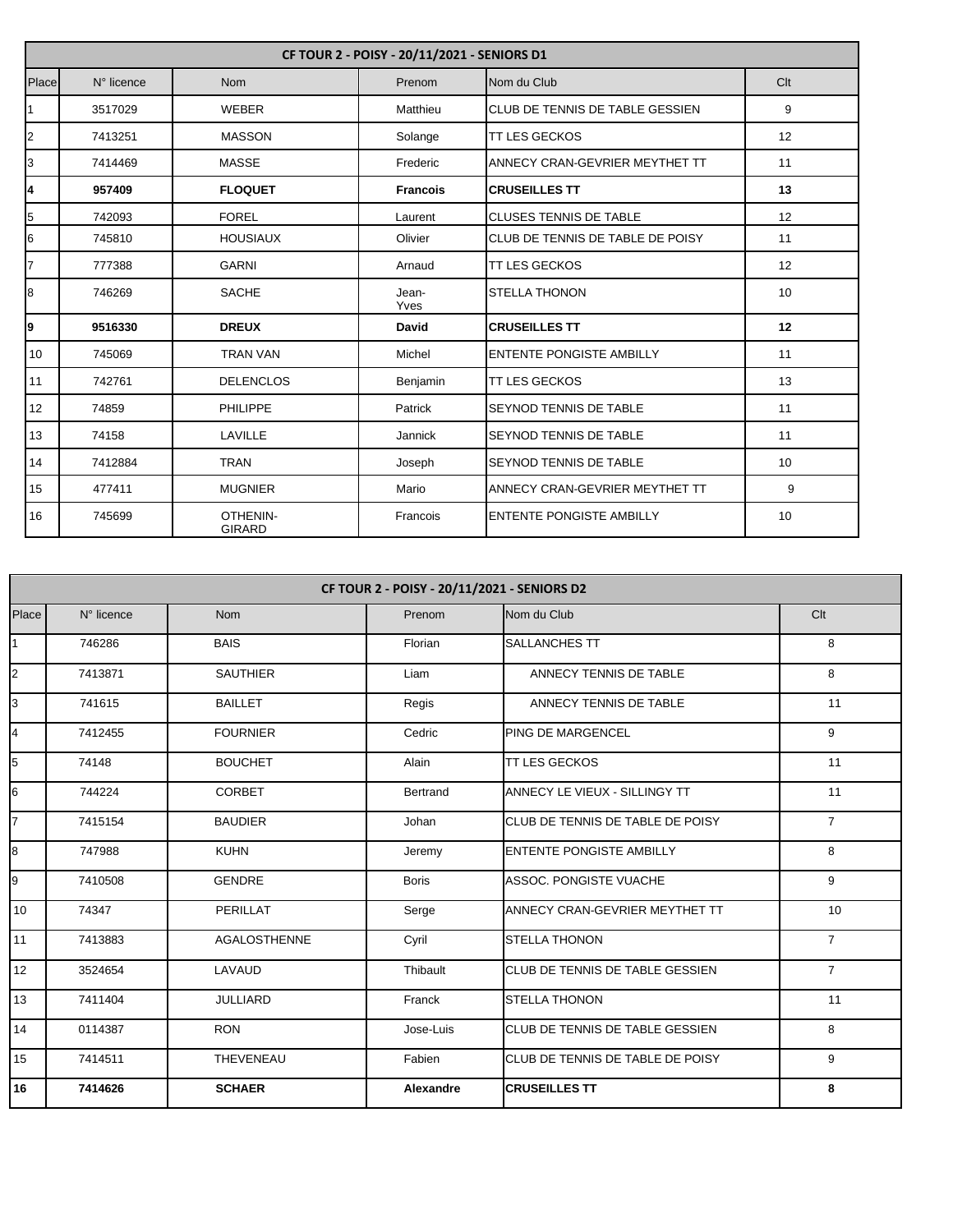|                | CF TOUR 2 - POISY - 20/11/2021 - SENIORS D3 |                    |             |                                          |                 |  |
|----------------|---------------------------------------------|--------------------|-------------|------------------------------------------|-----------------|--|
| Place          | N° licence                                  | <b>Nom</b>         | Prenom      | Nom du Club                              | C <sub>It</sub> |  |
| 1              | 6811886                                     | <b>SRENSCIK</b>    | Julien      | <b>CRUSEILLES TT</b>                     | 10              |  |
| $\overline{2}$ | 7413737                                     | <b>BIOT</b>        | Mathis      | <b>ENTENTE PONGISTE AMBILLY</b>          | 8               |  |
| 3              | 7411405                                     | <b>QUENEUTTE</b>   | Nathanael   | <b>SALLANCHES TT</b>                     | 8               |  |
| $\overline{4}$ | 7412997                                     | <b>KHODABAKHSH</b> | Armin       | EVIAN SPORTS TENNIS DE TABLE             | 9               |  |
| 5              | 7414913                                     | <b>NEBBULA</b>     | Raphael     | <b>ENTENTE PONGISTE AMBILLY</b>          | 8               |  |
| 6              | 7414481                                     | <b>BONALI</b>      | Luca        | <b>SEYNOD TENNIS DE TABLE</b>            | 5               |  |
| $\overline{7}$ | 7414041                                     | <b>GOLLIET</b>     | Philippe    | <b>SEYNOD TENNIS DE TABLE</b>            |                 |  |
| 8              | 741148                                      | <b>CHEVILLET</b>   | Pascal      | CLUB DE TENNIS DE TABLE DE POISY         | 8               |  |
| 9              | 6910853                                     | <b>REJAUNIER</b>   | Patrick     | ANNECY TENNIS DE TABLE                   | 8               |  |
| 10             | 7410190                                     | <b>DOHOLLO</b>     | Christophe  | <b>TT LES GECKOS</b>                     |                 |  |
| 11             | 7415271                                     | <b>RUNNEBURGER</b> | Remy        | <b>PING DE MARGENCEL</b>                 |                 |  |
| 12             | 835923                                      | <b>SBOLGI</b>      | Jean Pierre | <b>ENTENTE PONGISTE AMBILLY</b>          | 6               |  |
| 13             | 2922386                                     | <b>JEZEQUEL</b>    | Sebastien   | <b>CLUB DE TENNIS DE TABLE GESSIEN</b>   | 5               |  |
| 14             | 7415199                                     | <b>PEIRONE</b>     | Philippe    | CLUB DE TENNIS DE TABLE DE POISY         | 6               |  |
| 15             | 8521629                                     | PERARD             | Etienne     | EVIAN SPORTS TENNIS DE TABLE             |                 |  |
| 16             | 0114166                                     | <b>DESCLOUX</b>    | Frederic    | <b>PAYS ROCHOIS &amp; GENEVOIS TT 74</b> | 6               |  |

|              | CF TOUR 2 - POISY - 21/11/2021 - JUNIORS D1 |                            |                 |                                 |                |  |  |
|--------------|---------------------------------------------|----------------------------|-----------------|---------------------------------|----------------|--|--|
| Place        | N° licence                                  | <b>Nom</b>                 | Prenom          | Nom du Club                     | Clt            |  |  |
| $\mathbf{1}$ | 7413657                                     | <b>RIVIERE</b>             | Kylian          | ANNECY CRAN-GEVRIER MEYTHET TT  | 8              |  |  |
| 2            | 7413848                                     | CALLAMAND                  | Maxime          | ANNECY LE VIEUX - SILLINGY TT   | 9              |  |  |
| 3            | 0114946                                     | <b>MABBOUX</b>             | Ewan            | CLUB DE TENNIS DE TABLE GESSIEN | 8              |  |  |
| 4            | 7414305                                     | <b>CLEUVENOT-VANHELMON</b> | <b>Marceau</b>  | <b>CRUSEILLES TT</b>            | 8              |  |  |
| 5            | 9534740                                     | <b>GINGOLD</b>             | Anton           | CLUB DE TENNIS DE TABLE GESSIEN | 6              |  |  |
| 6            | 7412883                                     | <b>COURTOIS</b>            | Maxance         | EVIAN SPORTS TENNIS DE TABLE    | $\overline{7}$ |  |  |
| 7            | 7414754                                     | <b>FAVIER BOSSON</b>       | Thomas          | <b>STELLA THONON</b>            | 6              |  |  |
| 8            | 7414235                                     | <b>BEAUQUIS</b>            | Thomas          | ANNECY TENNIS DE TABLE          | 6              |  |  |
| 9            | 7414209                                     | <b>FAYET</b>               | <b>Baptiste</b> | <b>CLUSES TENNIS DE TABLE</b>   | 6              |  |  |
| 10           | 7414242                                     | <b>SONZINI</b>             | Evan            | ANNECY TENNIS DE TABLE          | 6              |  |  |
| 11           | 7415079                                     | <b>BARTHE</b>              | Alan            | <b>STELLA THONON</b>            | 5              |  |  |
| 12           | 0116477                                     | <b>KELLY</b>               | Edmond          | CLUB DE TENNIS DE TABLE GESSIEN | 5              |  |  |
| 13           | 7414260                                     | <b>SIMONNEY</b>            | Marius          | SALLANCHES TT                   | 5              |  |  |
| 14           | 0616906                                     | <b>GRANGER</b>             | Louis           | EVIAN SPORTS TENNIS DE TABLE    | 5              |  |  |
| 15           | 9444851                                     | <b>LEMBREZ</b>             | Edouard         | ANNECY TENNIS DE TABLE          | 6              |  |  |